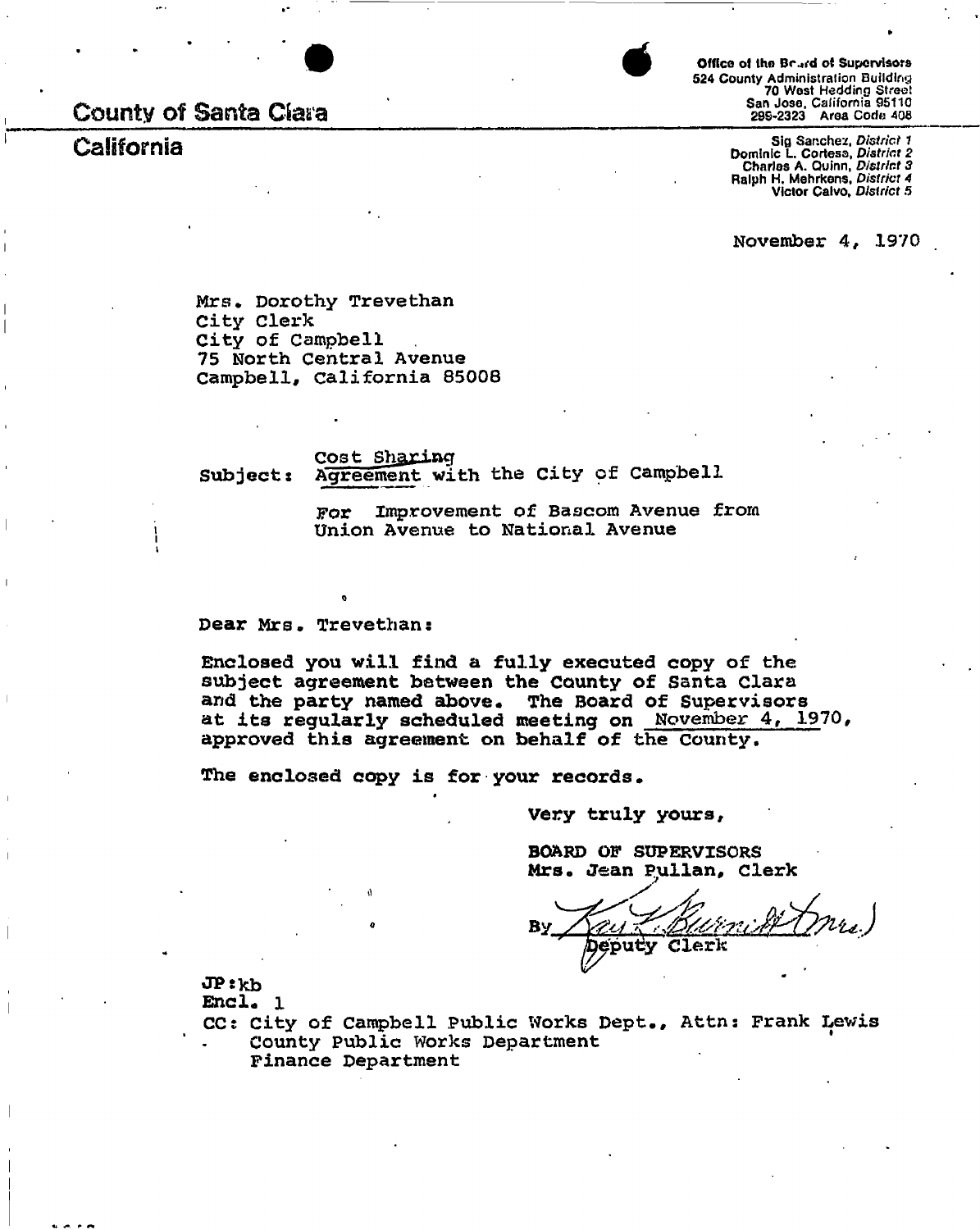#### AGREEMENT BETWEEN COUNTY OF SANTA CLARA AND CITY OF CAMPBELL RELATING TO IMPROVEMENT OF BASCOM AVENUE FROM UNION AVENUE TO NATIONAL AVENUE

This is an agreement between the County of Santa Clara, State of California (County), and the City of Campbell (City) to improve Bascom Avenue from Union Avenue to National Avenue.

IT IS AGREED between the parties as follows:

## 1. Preparation of Plans and Specifications

County shall prepare and submit to City for approval plans and specifications for the improvement of Bascom Avenue from Union Avenue to National Avenue. Upon approval by City, County shall advertise the project for bids and shall award a contract to be supervised to completion by County.

2. City's share of Cost

Within thirty (30) days after approval by City of the plans, and specifications, City shall pay to County the amount, as mutually agreed upon by the parties, which will be the estimated cost of the project which lies within incorporated area of City. Upon completion of the project County shall submit to City a final accounting of the total construction cost for improving Bascom Avenue from Union Avenue to National Avenue. As used in this agreement, the term "construction cost" shall mean the total of all costs incurred and expenditures made by County in connection with constructing the above described project but the term shall not include legal fees or other costs incurred by

2 - Campbell City<br>2 - Parlie Works

**NOV 4 1970**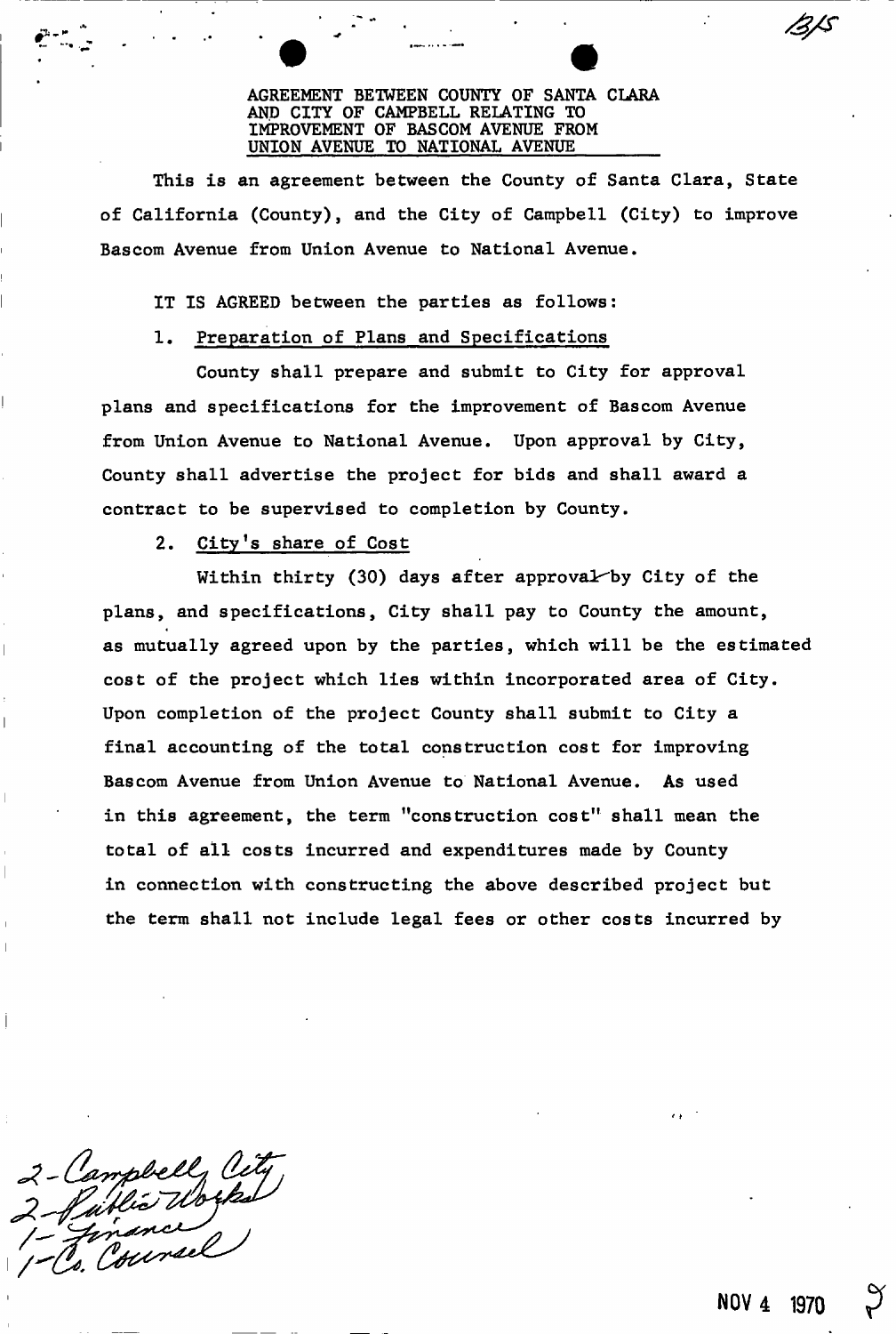the parties in acquiring the necessary rights of way for the project within their respective jurisdictions. City's share of the project shall be that amount of the aforementioned construction cost expended on the portion of the project which lies within incorporated territory of City. In the event the aforementioned final accounting shows that the sum advanced to County is less than City's share of the total construction cost, City shall pay County the difference within sixty (60) days from receipt of the final accounting. However, in the event this final accounting shows that the sum advanced to County is more that City's share of the total construction cost. County shall return the difference to City within sixty (60) days.

### 3. Parties to Provide Necessary Rights of Way

County shall provide at its own expense all rights of way required for construction of the project within the unincorporated area of County and City shall provide at its own expense all rights of way required for construction of the project within the incorporated area of City.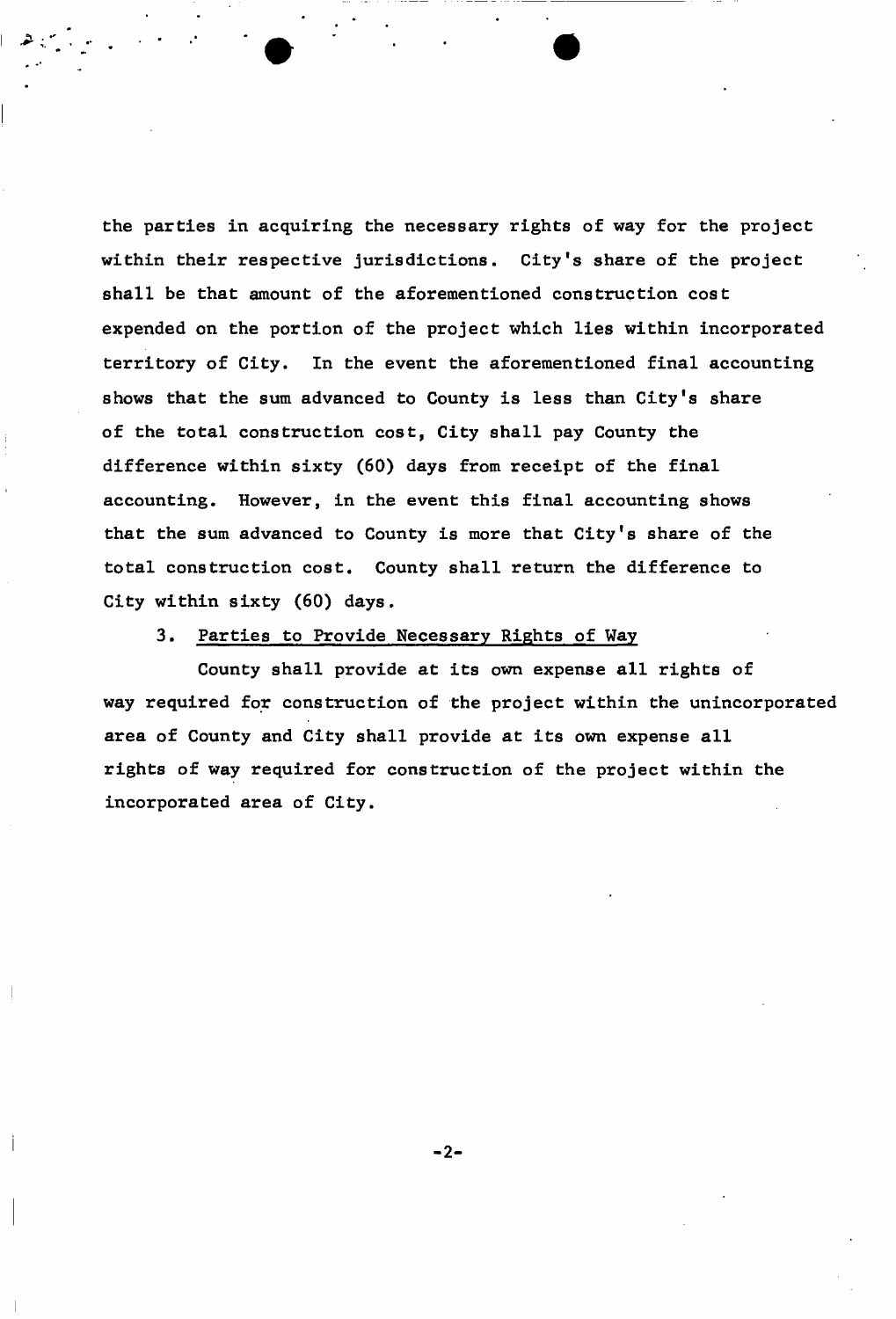## 4. Insurance

City shall require any contractor awarded the contract to have public liability and property damage insurance in form and limits of liability and property damage insurance in form and limits of liability acceptable to City and County, insuring City and County and their respective officers and employees from and against any loss, cost or expense arising out of or in any way connected with the construction of the above described project.

IN WITNESS WHEREOF, the parites hereto have executed this

agreement as of September 28, 1970. NOV<sub>4</sub> 1970

Chairman, Board of Supervisors County of Santa Clara, State of California

JEAN PULLAN, Clerk ATTEST **Board of Supervisors** Khla

Donald M. Ralne Assistant Clerk

**Board** of Supervisors **CITY OF CAMPBELL** mbedin  $By:$ Title **Mayor** 

APPROVED AS TO FORM <u>alel</u> mesor County Counsel Assistant/Dep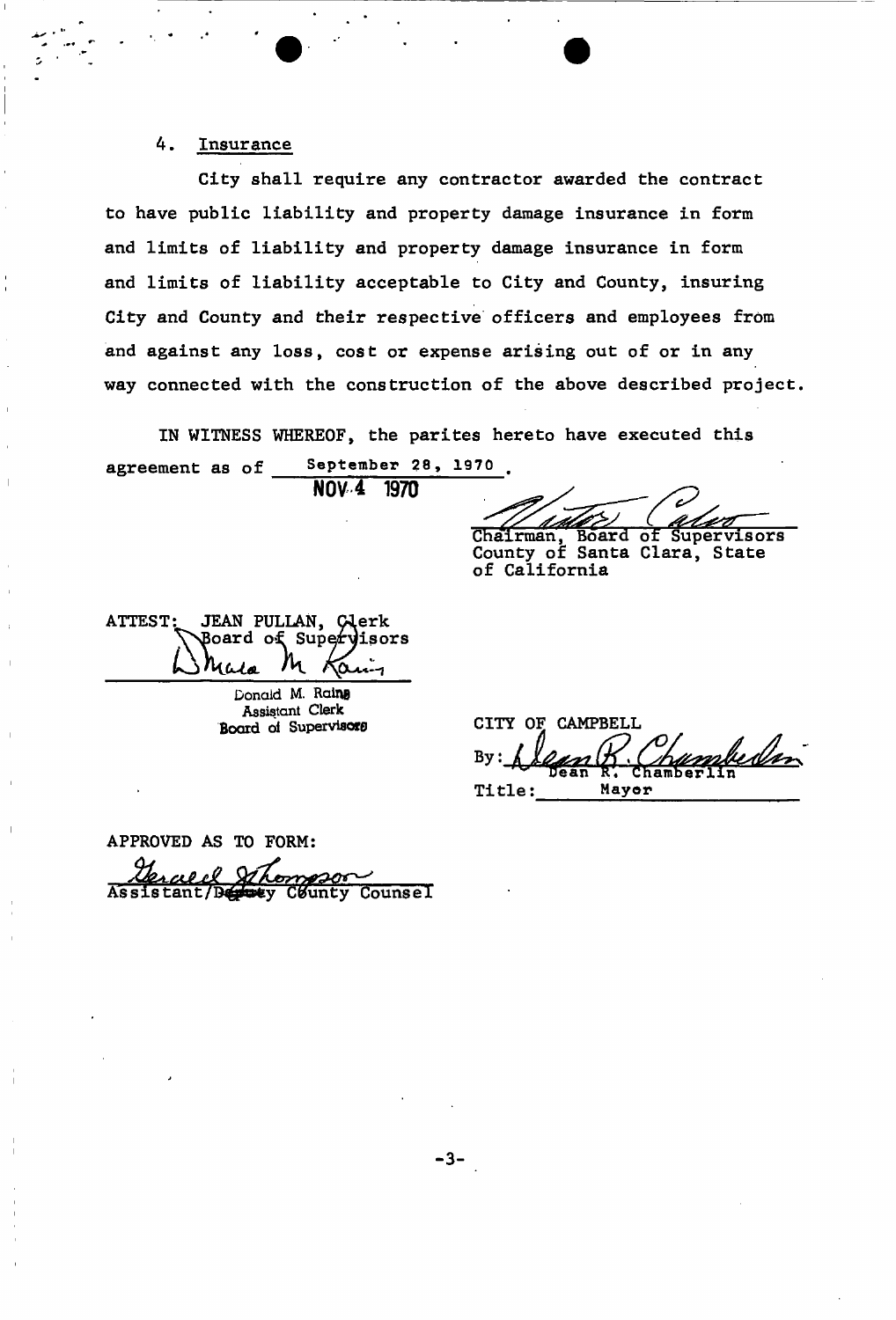#### **RESOLUTION NO. 2905**

#### **BEING A RESOLUTION AUTHORIZING EXECUTION OF AGREEMENT WITH COUNTY OF SANTA CLARA RELATING TO IMPROVEMENT OF BASCOM AVENUE.**

**BE IT RESOLVED, by the City Council of the City of Campbell that the Mayor and City Clerk be, and they are hereby authorized, empowered and directed for and on behalf of said City, to enter into and execute with County of Santa Clara, State of California, an agreementto improve Bascom Avenue from Union Avenue to National Avenue. ;** 

PASSES AND ADOPTED this 28th day of September 19 70 ..., by the following vote:

**AYES: Councilmen: Doetsch , Podgorsek , Rogers,**  Smeed, Chamberlin<br>None **NOE S s Coun ci lmen: None** 

**Dean R. Chamberlin Mayor** 

**•ATTEST:** 

**Dorothy Trevethan City Clerk**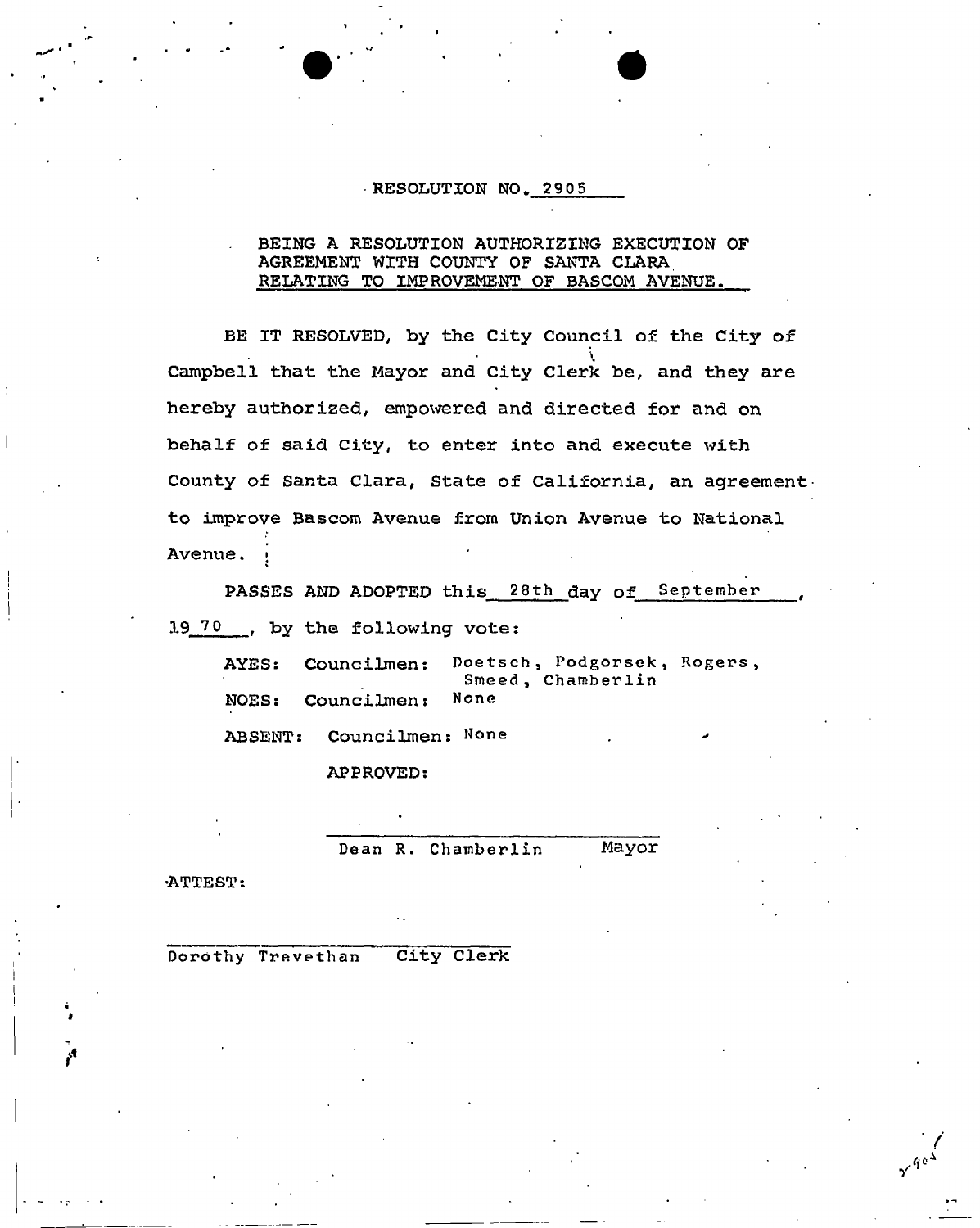I, Dorothy Trevethan, City Clerk of the City of Campbell, do hereby certify that the attached is a true and correct cop of  $G$  *canlutery* to  $g$  passed and adopted at a regular meeting of the City Council of the City of Campbell on the day of *Sustander 1970.* 

۰,

 $\mathcal{P}% _{0}$ 

عد <u>ocoth</u> Dorothy Togvethan, City Clerk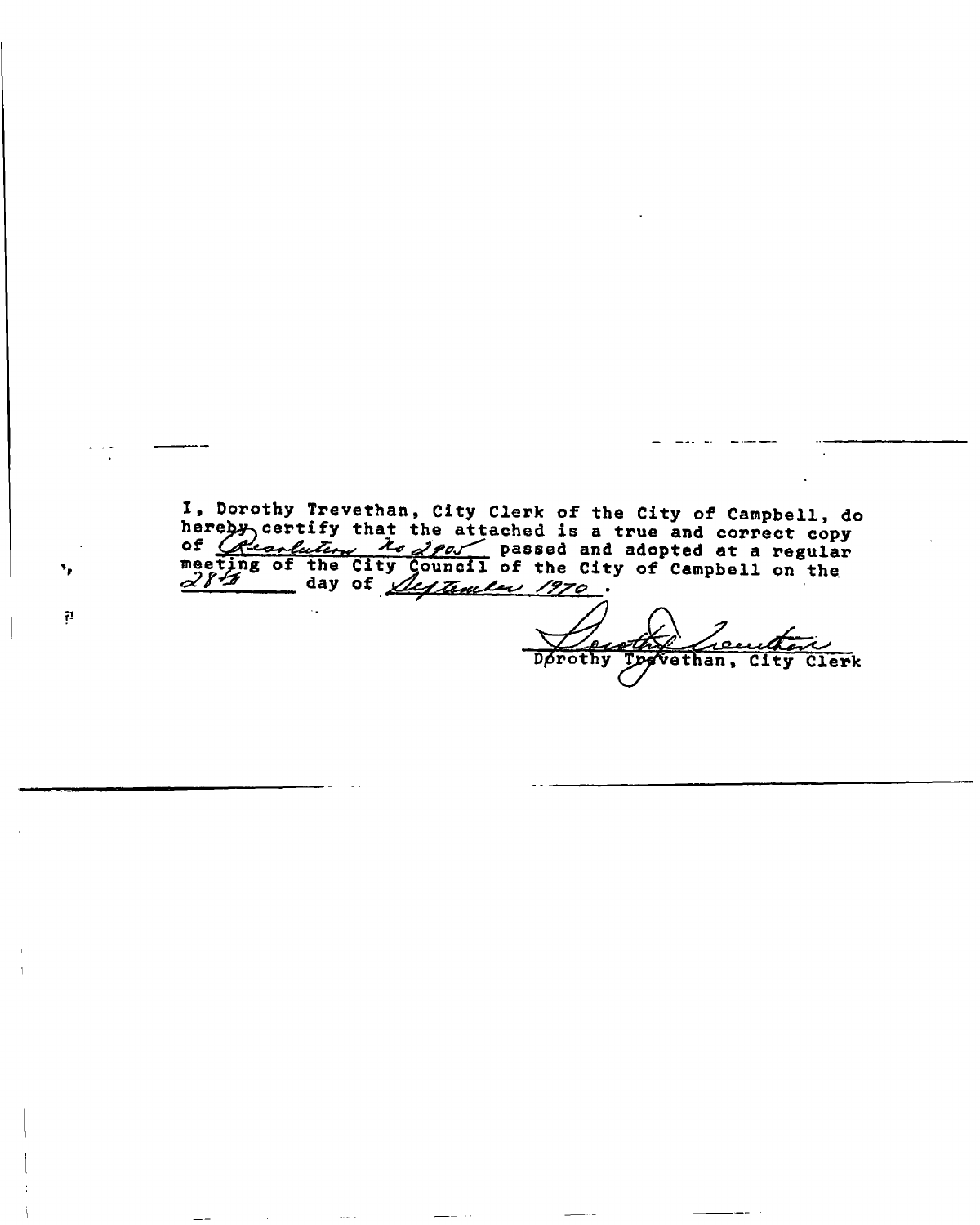| <b>WHITE</b>              | — Controller |                         |
|---------------------------|--------------|-------------------------|
| <b>CANARY</b>             |              | - County <b>Execute</b> |
| PINK                      |              | - Central Service or    |
| GOLD. ROD-County Engineer |              |                         |
| <b>GREEN</b>              | — File       |                         |

No........... .<br>I waa saa wadho u soffisa soffisa ay dhees da Asa 469 469 

 $+ 7$ 

## **BOARD OF SUPERVISORS SANTA CLARA COUNTY**

November 4, 1970 DATE...

| Board of Supervisors at a meeting held:                                                                                                                                           |
|-----------------------------------------------------------------------------------------------------------------------------------------------------------------------------------|
| <b>November 4</b> 19 70                                                                                                                                                           |
| Project to be charged Cost Sharing Agreement with the City of Campbell                                                                                                            |
| for the Improvement of Bascom Avenue from Union Avenue to<br><b>MARTI TERRITA DE SULTAN DE SULTAN DE SULTAN DE SULTAN DE SULTAN DE SULTAN DE SULTAN DE SULTAN DE SULTAN DE SU</b> |
|                                                                                                                                                                                   |
| XXXXXXXXX Mrs.Dorothy Trevethan. City Clerk. Cityof Campbell, 75 North<br>Central Avenue, Campbell, California 85008                                                              |
|                                                                                                                                                                                   |
|                                                                                                                                                                                   |

**JEAN PULLAN** Clerk of the Board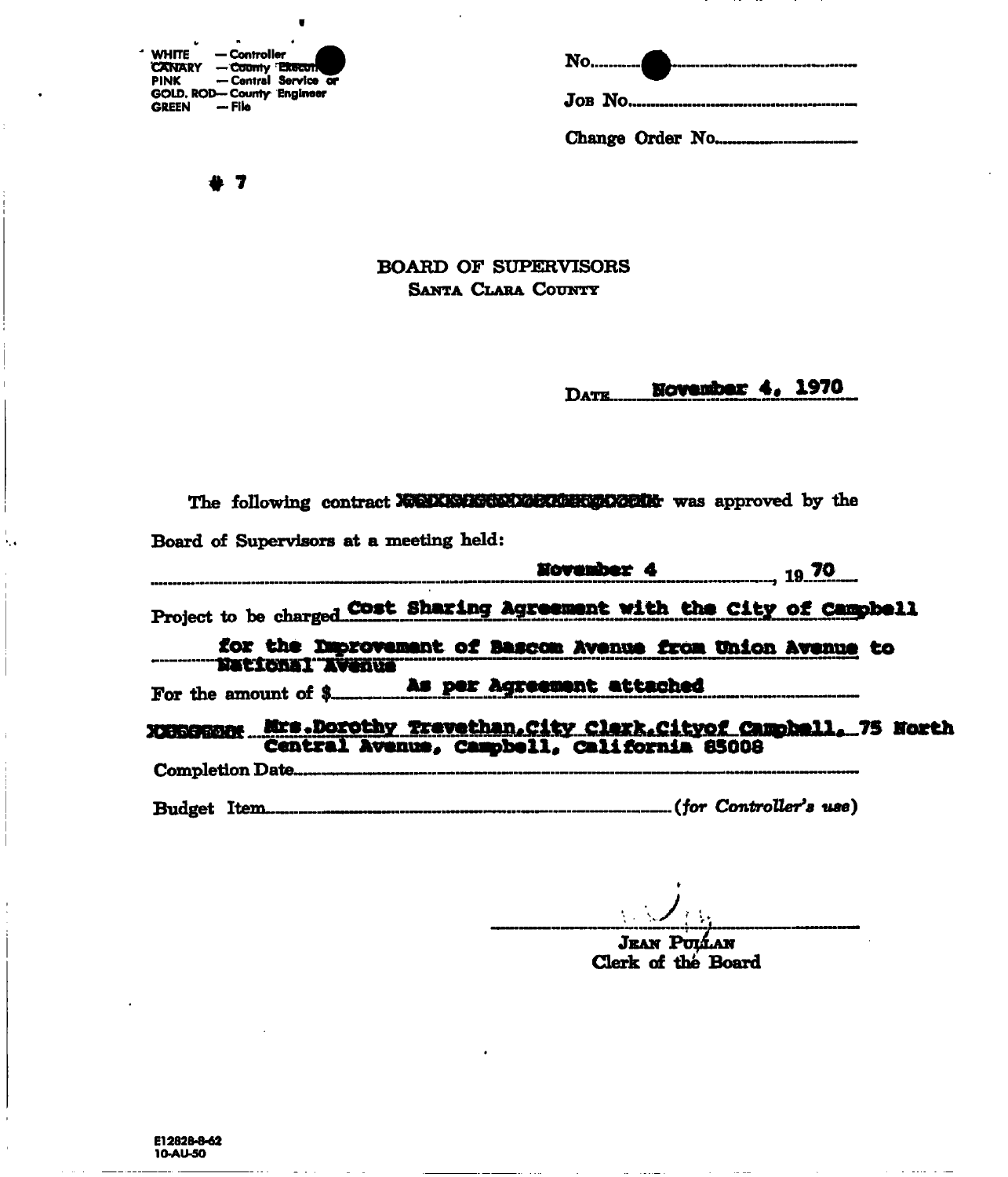| ria de la<br><b>County of Santa Clare</b> |                   |          |  |                                |  |                        |    | <b>Department of Public Works</b><br><b>County Office Building</b><br>20 West Hedding Street<br>San Jose, California 95110 |            |                  |      |       |  |
|-------------------------------------------|-------------------|----------|--|--------------------------------|--|------------------------|----|----------------------------------------------------------------------------------------------------------------------------|------------|------------------|------|-------|--|
|                                           | <b>California</b> |          |  |                                |  | TRANSMITTAL MEMORANDUM |    |                                                                                                                            |            |                  | S.D. |       |  |
|                                           |                   |          |  |                                |  | Page                   | of |                                                                                                                            | DATE:      | October 21, 1970 |      |       |  |
|                                           | FOR:              |          |  | BOARD OF SUPERVISORS AGENDA OF |  |                        |    |                                                                                                                            | November 4 |                  |      | 19 70 |  |
|                                           | FROM:             | MONTINI. |  | ENGINEERING, PUBLIC WORKS      |  |                        |    |                                                                                                                            |            |                  |      |       |  |

TITLE: COST-SHARING AGREEMENT BETWEEN COUNTY OF SANTA CLARA AND CITY OF CAMPBELL RELATING TO IMPROVEMENT OF BASCOM AVENUE

#### DESCRIPTION:

The agreement provides for the sharing of costs for the improvement of Bascom Avenue between Union Avenue and National<br>Avenue. This project is an extension of the project currently This project is an extension of the project currently under construction on Bascom Avenue between San Carlos Street and Union Avenue.

The County has received an allocation from the California Highway Commission for Urban Extension Funds to be used on this project.

A cooperative agreement has already been executed by the County and the City of San Jose regarding their respective shares of the construction costs of the project.

Recently the City of Campbell annexed one parcel lying within the project limits. This parcel is one lot. The cost of the improvements directly attributable to this lot is \$4,500, which is less than  $\frac{1}{2}$  of :he total cost of the project. This amount has already been agreed to by Campbell and the County as Campbell's share of the construction cost of the project.

The agreement has already been executed by the City of Campbell.

Approval is recommended.

After execution, please send one copy to:

Department of Public Works City of Campbell 75 North Central Avenue<br>Campbell, California 95008 Campbell, California

Attention: Mr. Frank Lewis

| <b>D</b> W<br>LM:JYT:vlh<br>attachments |              |                      |  |
|-----------------------------------------|--------------|----------------------|--|
| APPROVED:                               | JAMES POTT   | HOWARD CAMPEN        |  |
| <b>AGENDA DATA:</b>                     | <b>DATE:</b> | <b>BOARD ACTION:</b> |  |
|                                         | ITEM NO:     |                      |  |

 $9$  755 REV 2/69

**touv 4 1970 X**